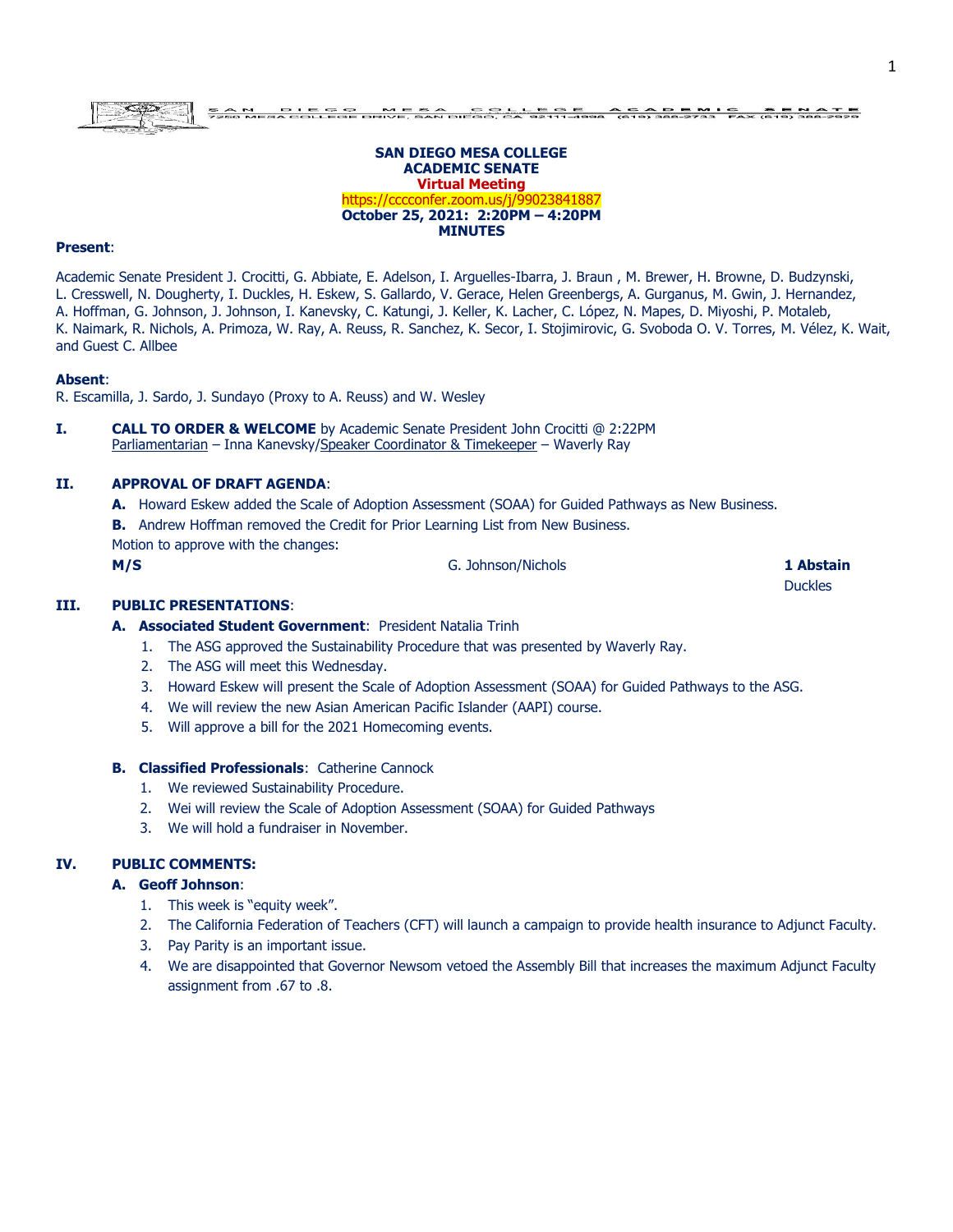# **V. APPROVAL OF DRAFT MINUTES**: September 27<sup>th</sup> & October 13<sup>th</sup>

## **A. September 27, 2021**:

Motion to approve with a change from Oscar V. Torres: **M/S** Stojimirovic/Vélez **3 Abstain**

## **B. October 13, 2021**:

Motion to approve with changes from Andrew Hoffman and Candace Katungi: **M/S Hoffman/Primoza UNANIMOUS** 

## **VI. Guest - President Pam Luster**:

## **A. Commencement Ceremony**:

- 1. President John Crocitti asked President Luster if Mesa College will hold a face to face commencement ceremony.
- 2. Inna Kanevsky asked it the commencement ceremony will be scheduled on campus after the final exams?
- 3. President Luster reported the commencement ceremony will take place after final exams, if we have control over the date.

## **B. Endowment for the Resiliency Fund:**

- a. We need \$30,000.00 in funds annually to maintain the endowment.
- b. We have a Basic Needs Coordinator and Basic Needs Ambassadors now to help support our Students.
- c. President John Crocitti reported the Chancellor would like to increase the San Diego Community College District's axillary funds that will hopefully come to Mesa College.

## **C**. **Technology Available on Campus**:

- 1. Gina Abbiate asked if Mesa College has a long term plan for updating technology in our offices.
	- a. President Luster reported that she asked Campus Technology Director David Fierro for their current plan.
		- Mesa College used to receive more funding for technology.
		- We want everyone to have the technology they need to be able to work where they want to work.
	- b. Geoff Johnson asked for a review technology for the Adjunct Faculty Offices too.
		- We also need a scantron machine.

## **D**. **Mesa College's Six (6) Contract Faculty Positions**:

- 1. Waverly Ray asked if funding will be available for more positions.
	- a. President Luster reported funding is not currently available for additional positions.
- 2. President Luster reported the Faculty Hiring Prioritization (FHP) Committed submitted their current list of recommended hiring priorities based on an established process.
- 3. We will authorize the six positions using the FHP's current list.
	- a. President John Crocitti reported the FHP created our list by weighing data from the Office of Institutional Effectiveness back to 2017 based on the answers to the five (5) Program Review questions.
		- The FHP will develop a prioritization list via Program Review for the 2022-2023 academic year. [https://www.sdmesa.edu/about-mesa/office-of-the-president/presentation](https://www.sdmesa.edu/about-mesa/office-of-the-president/presentation-documents/Faculty_Hiring_Priority_Presentation_5-25-21.pdf)[documents/Faculty\\_Hiring\\_Priority\\_Presentation\\_5-25-21.pdf](https://www.sdmesa.edu/about-mesa/office-of-the-president/presentation-documents/Faculty_Hiring_Priority_Presentation_5-25-21.pdf)
	- b. The deadline to submit a FHP request to be considered this semester is November  $8<sup>th</sup>$ .

## **E.** Letters of Recommendation – Adjunct Faculty:

- 1. Jennifer Hernandez reported it is difficult for Adjuncts to get letters of recommendations from their Department Chair.
	- a. President John Crocitti reported that some Screening Committees do not ask for letters of recommendation.
	- b. Screening Committees may only ask for three references that are only used when the candidate is a finalist.

**Braun** Gerace Naimark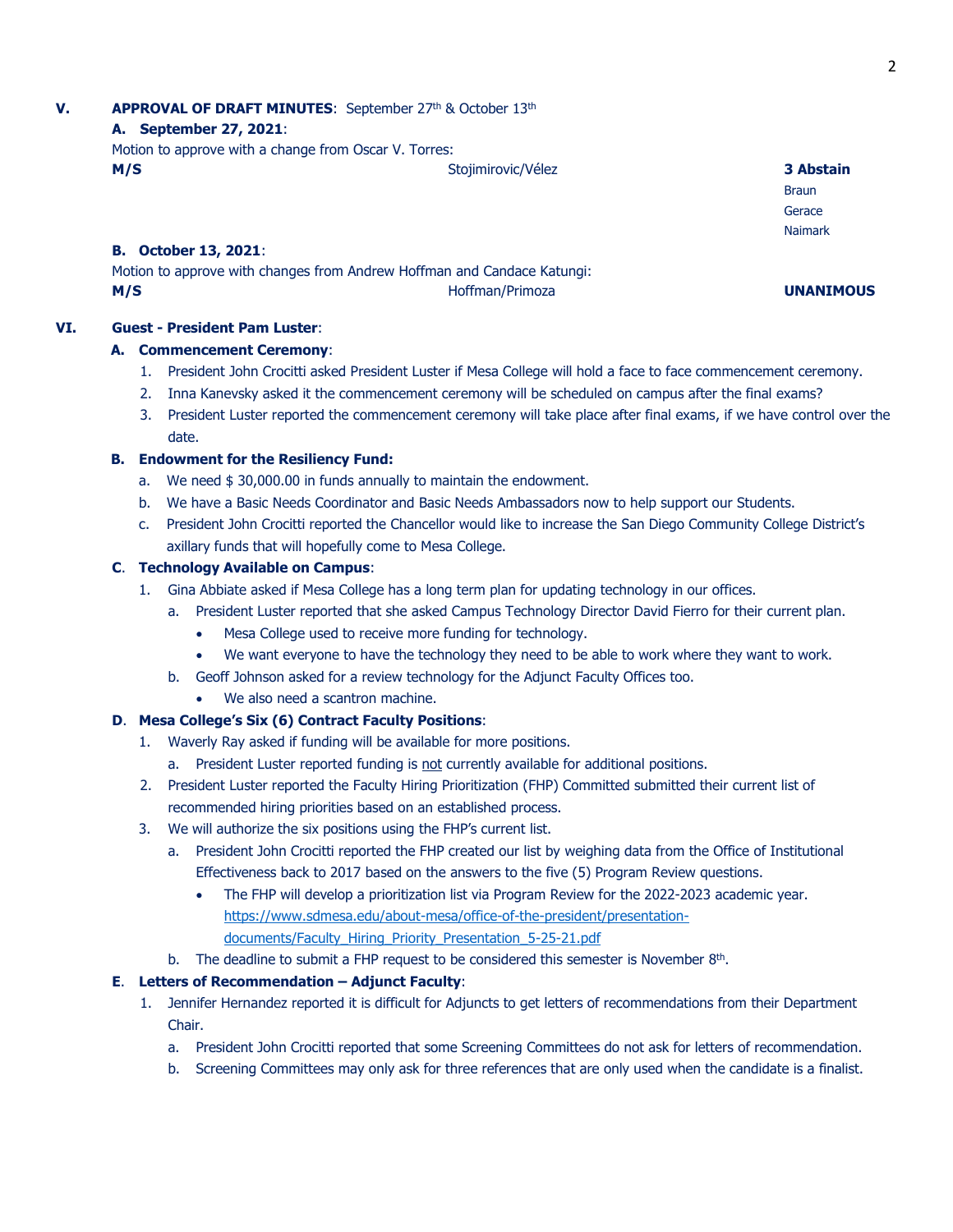## **VII. COMMITTEE REPORTS**:

#### **A. Senate Executive Committees**:

1. Academic Affairs Committee: Chair Oscar V. Torres As reported by Oscar V. Torres:

"The Academic Affairs Committee met on October 18, 2021. Faculty reviewed a series of District documents. New business centered around our support for chairs when considering faculty subject matter expertise in relation to course modality and duration. Members also met during the weekend to work on a plan to move forward with the proctoring center. Initial assessments include research on what neighboring colleges/institutions are doing to fulfil this student need. Ideas were brought forward to develop a faculty-centered survey relating to this topic. The resolution linked to our Tenure and Promotion committee, as well as the Professional Advancement committee and their structural role within Senate governance was discussed. Associated Students are scheduled to attend the Academic Affairs Committee meeting on November 15th. Our next meeting is November 1, links can be found on our website."

- 2. Professional Advancement Committee (PAC): Chair Janna Braun
	- As reported by Janna Braun:
	- a. Sabbatical applications are now available on the PAC website. If you are considering applying for a sabbatical for the 2022-23 academic year, you can access them now. They are not updated each year, so you can go onto the site anytime to download them. They are typically due early on in the spring semester, so start thinking about that now if you plan to apply.
	- b. Concerned about the recent exodus of employees in the district compensation office who handle the professional advancement paperwork and ensure that faculty have units added to their files. In the last month, 3 people have left that office leaving only people who are inexperienced and not necessarily trained to do that particular job. This could delay salary advancement this semester for faculty who qualified.

#### 3. Committee of Chairs (COC): Chair of Chairs Paula Gustin

As reported by Paula Gustin:

- In the Oct. 27th Committee of Chairs meeting, the Chairs were updated regarding changes to vaccine requirements for Spring 2021. Students will not be able to add an on-campus class without the vaccine card or medical/religious exemptions documentation already uploaded. This is essentially a vaccine prerequisite under "Health and Safety" Title V language. Both shots must be completed two weeks before the start of Spring semester to be considered fully vaccinated. Religious exemption documentation will be more extensive than required in Fall 2021. Chairs will be suggesting to faculty that they start informing all students-whether online or on campus-to upload their vaccine cards or exemptions as soon as possible to allow for the most flexibility in enrollment. The red pass/green pass Cleared4 system is being used currently to inform faculty if a student that is testing weekly for COVID-19 is cleared for attending class. Students that under exemptions and testing weekly have to show their instructors their "green pass" showing that they tested negative. It is recommended that students share this via e-mail or private Pronto chat. If the instructor and student feel comfortable, the student can show the instructor the pass on cell phone.
- Chairs are still very concerned regarding technology needs for Spring 2021 and the lack of an overarching technology plan at the campus. Gustin shared that she spoke with President Luster on Oct. 18th regarding the situation. The original 70+ Webcams that allow for Zooming from offices that were requested by faculty/Deans in Summer 2021 are in the process of being installed. Deans/Chairs are working to get a second group of ordering and requests for technology. This request will also include requests to replace instructional computers that were given out to students in March 2020 and microphones. Chairs agreed that Faculty need to check their classrooms as soon as possible to make sure that document cameras, projection devices, and software on computers are functional. Any issues/requests should be reported to Deans.
- P. Gustin, Dean Recalde and Dean Shimazaki will be hosting a Return To Campus FLEX in November. The goal is to create a Master Document with all the information for instructors regarding safety protocols. In addition, syllabus language for safety will be discussed and examples provided. In addition, best practices for returning to classroom pandemic teaching will be discussed as classroom attendance is more difficult to manage. Gustin asked for additional faculty to help guide the conversations.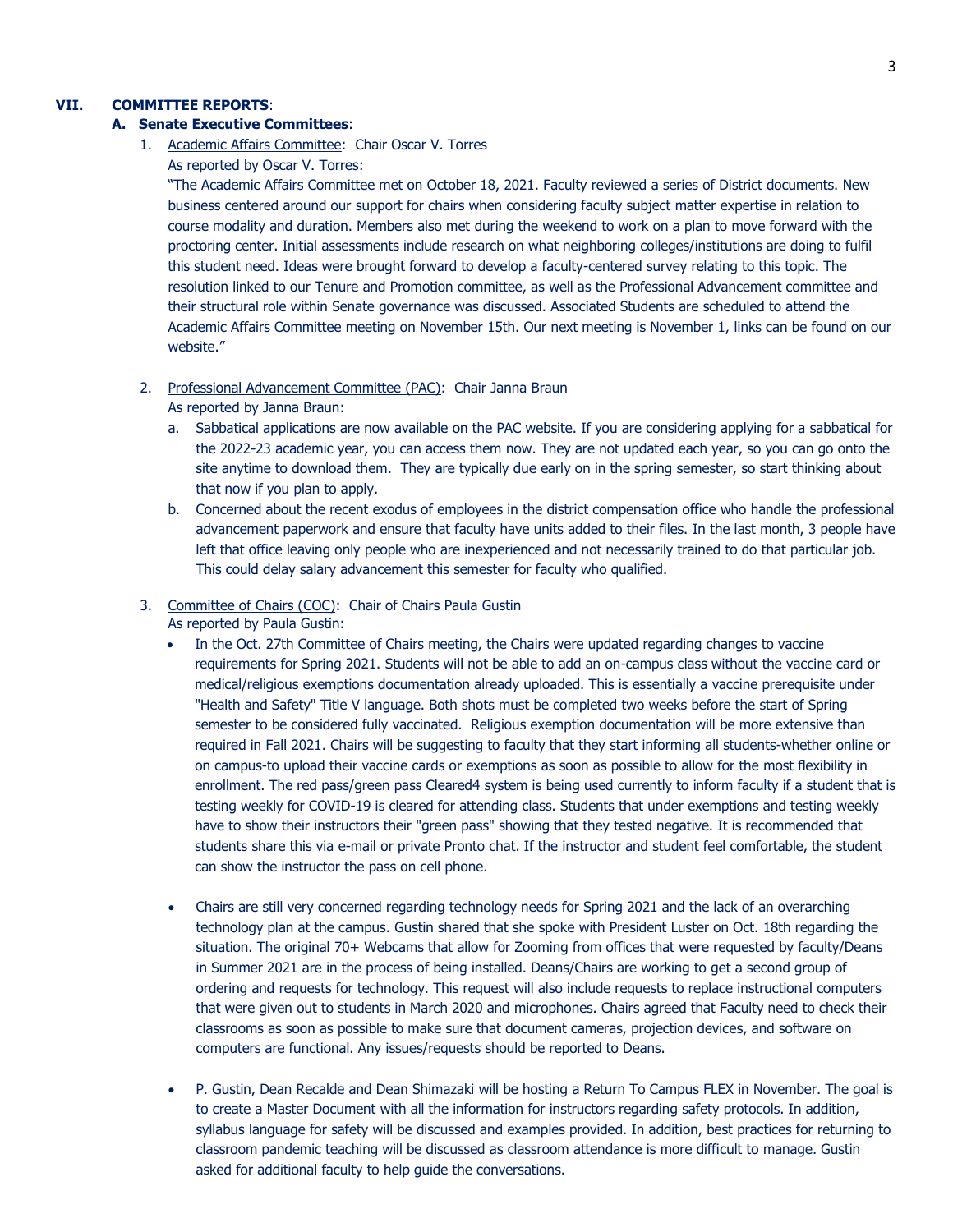- Enrollment management for Spring 2022 weighs heavy on Chairs. Approximately, 61% of course sections (this includes hybrid) will be on campus in Spring 2021. Concerns over the decline in enrollment (State-wide issues) and effects on programs and adjunct employment/full-time loads are still looming. The District Survey regarding modality was reviewed. There was a spirited discussion regarding modality that was a way for Chairs to share with their each other the views of their departments. The common theme is that Chairs want their faculty to lead/steer the discussions regarding which modality is best for their own courses and programs.
- $\bullet$
- Chairs are presenting short informational presentations regarding their pandemic experiences. George Ye discussed the challenges in Dramatic Arts during online teaching and returning to campus this semester.
- $\bullet$
- Committee reports were given. Of note, Cynthia Rico reported that UC Berkeley is rejecting students that split their sequence courses in STEM. This means a student taking Chem 200 at Mesa, but Chem 201 at Miramar may not be accepted by Berkeley. This has significant impact on our students as most take courses at all 3 SDCCD campuses. More information to follow.
- 4. Curriculum Review Committee (CRC): Faculty Co-Chair Andrew Hoffman
	- a. The CRC approved the first Mesa College Asian American Pacific Islander (AAPI) course.
		- We will apply for the CSU Area F requirement when it is fully approved.
	- b. The catalog deadline is November  $18<sup>th</sup>$ .
- 5. Program Review Committee (PRC): Acting Faculty Co-Chair Dina Miyoshi As reported by Dina Miyoshi**:**
	- a. There is an open work session via zoom this Friday (November  $5<sup>th</sup>$ ) from 11am-12pm.
	- b. If there are any questions about Program Review, let me know.

#### **B. Other Committees**:

- 1. The Committee for Diversity Action, Inclusion & Equity (CDAIE): Chair Judy Sundayo (No Report)
- 2. Mesa Pathways Committee (MPC): Co-Coordinators Marisa Alioto & Howard Eskew As reported by Marisa Alioto:

#### Pathways Project Funding:

The Mesa Pathways Committee will provide up to \$50,000 to fund projects related to advancing our Mesa Pathways efforts here on campus. Applications were due Friday, October 15, 2021. We received a total of 13 proposals, which are now under review. Awardees will be notified by November 15, 2021.

#### Student Success Teams Workshops:

The Student Success Teams project group concluded their fall workshops last week. Over the five weeks, the team conducted seven mixer-style workshops. In addition to these workshops, Ian Duckles also provided a presentation to the Mesa Student Services Council last Wednesday, October 20th, and will present to Counseling faculty at their department meeting on November 3rd, bringing the total participation to close to 100 people. The project team will review the data and offer next steps regarding structure, goals and objectives of Mesa's Student Success Teams. This is important work in advancing our Pathways efforts and ensuring Mesa continues to provide strong support to our students.

The Mesa Pathways Fellows will also be hosting a Student Success Teams Roadshow to obtain student feedback. This student-focused roadshow will take place on Tuesday, November 2nd from 10:00 - 11:00am on Zoom: [https://cccconfer.zoom.us/j/92046731869.](https://cccconfer.zoom.us/j/92046731869) Please share this opportunity with your students!

## Scale of Adoption Assessment (SOAA)

We have completed a preliminary version of the 2021 Guided Pathways Scale of Adoption Assessment (SOAA) for submission to the Chancellor's Office. The Mesa Pathways workgroups and project teams have reviewed and updated this document, and it is now being routed to our constituency groups for acceptance.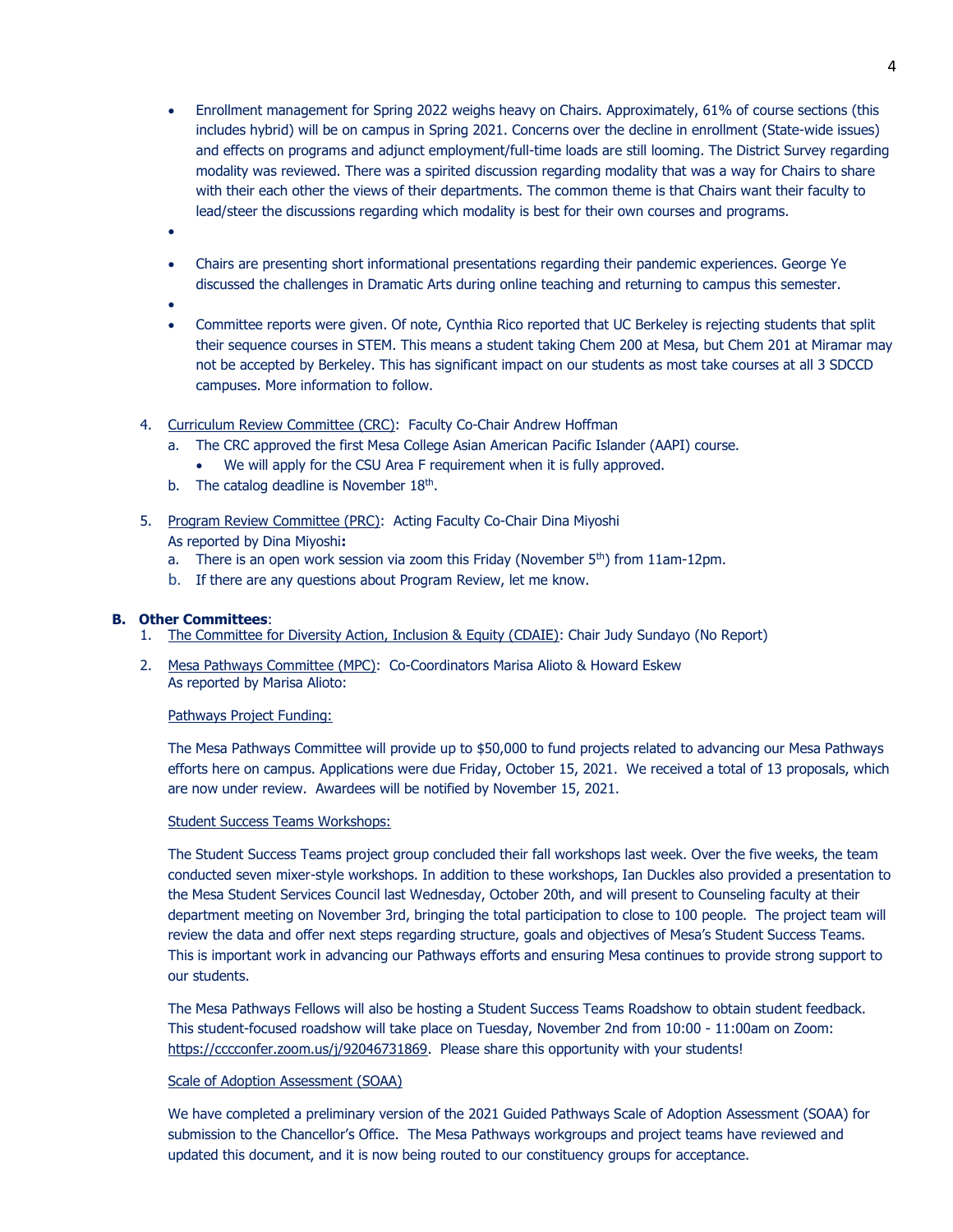Background: The SOAA is an assessment tool and is designed to help stakeholders at the college assess and address how far along they are in adopting essential guided pathways practices at scale. The primary purpose of the SOAA is for colleges to be able to reflect on their guided pathways journey and progress to date, and use it as a tool for meaningful strategic planning as they move forward to meeting their Vision for Success goals for student success and equity.

Call for Members: Pathways Workgroups and Project Teams: If you are interested in becoming involved in a Pathways workgroup or project team, please reach out to [MesaPathways@sdccd.edu.](mailto:MesaPathways@sdccd.edu)

Next MPC Meeting: We have cancelled our next meeting on Wednesday, October 27th. Our next meeting will be Wednesday, November 10th from 12:45 - 2:15pm

### 3. Other Committee Reports: (None)

#### **VIII. OLD BUSINESS**:

#### **A. Campus wide Testing Center**: Croctti

- 1. The Academic Affairs Committee will begin research on the topic.
- **B. Resolution 2021.10.1 – Remove Professional Advancement Committee (PAC) and Tenure and Promotion Review (TPRC) Committees from the List of Standing Committees**: Crocitti
	- 1. President John Crocitti reported the Faculty union and one of the PAC Chairs does not support publicizing the PAC's work.
	- 2. President John Crocitti reported the Committee on Committees will continue to approve Faculty appointments to the PAC and TPRC.
	- 3. Mesa College PAC Chair Janna Braun reported the Mesa College PAC is the only district PAC that is part of the Academic Senate.

a. The PAC Chair will continue to be a member of the Senate Executive Committee.

- 4. Immediate Past President Manuel Vélez reported these two committees were created in conjunction with the American Federation of Teachers AFT).
	- a. They are not only performing the work of the Academic Senate.
	- b. Senate Executive Committee Members are not required to be a member of an Academic Senate Standing Committee.
- 5. Waverly Ray provided a friendly amendment about the removal of the two committees from other sections of the Academic Senate Constitution to be added at the end of the Resolved and delete Sections 12 and 13 from Article 2 of the Senate Rules.

Motion to approve the resolution with a friendly amendment from Waverly Ray:

**M/S** Braun/Duckles **34 Approve**

**1 Disapprove** Torres **1 Abstain Gerace** 

### **C. Reconsideration of the State of Emergency Circumstances (AB 361)**: Crocitti

- 1. President John Crocitti reported the resolution is in response to the Brown Act requirement for Academic Senate Committee members to post the meeting minutes and agendas on the front doors of our homes.
- 2. Helen Greenbergs reported her Department Faculty does not understand the justification for fear of being in imminent risk when attending a meeting on campus.
- 3. Rusty Nichols supports approving the action again.

Motion to approve:

**M/S** Duckles/G. Johnson **33 Approve**

J. Johnson – Proxy to Gurganus **2 Disapprove** Creswell **Greenbergs 1 Abstain Gerace**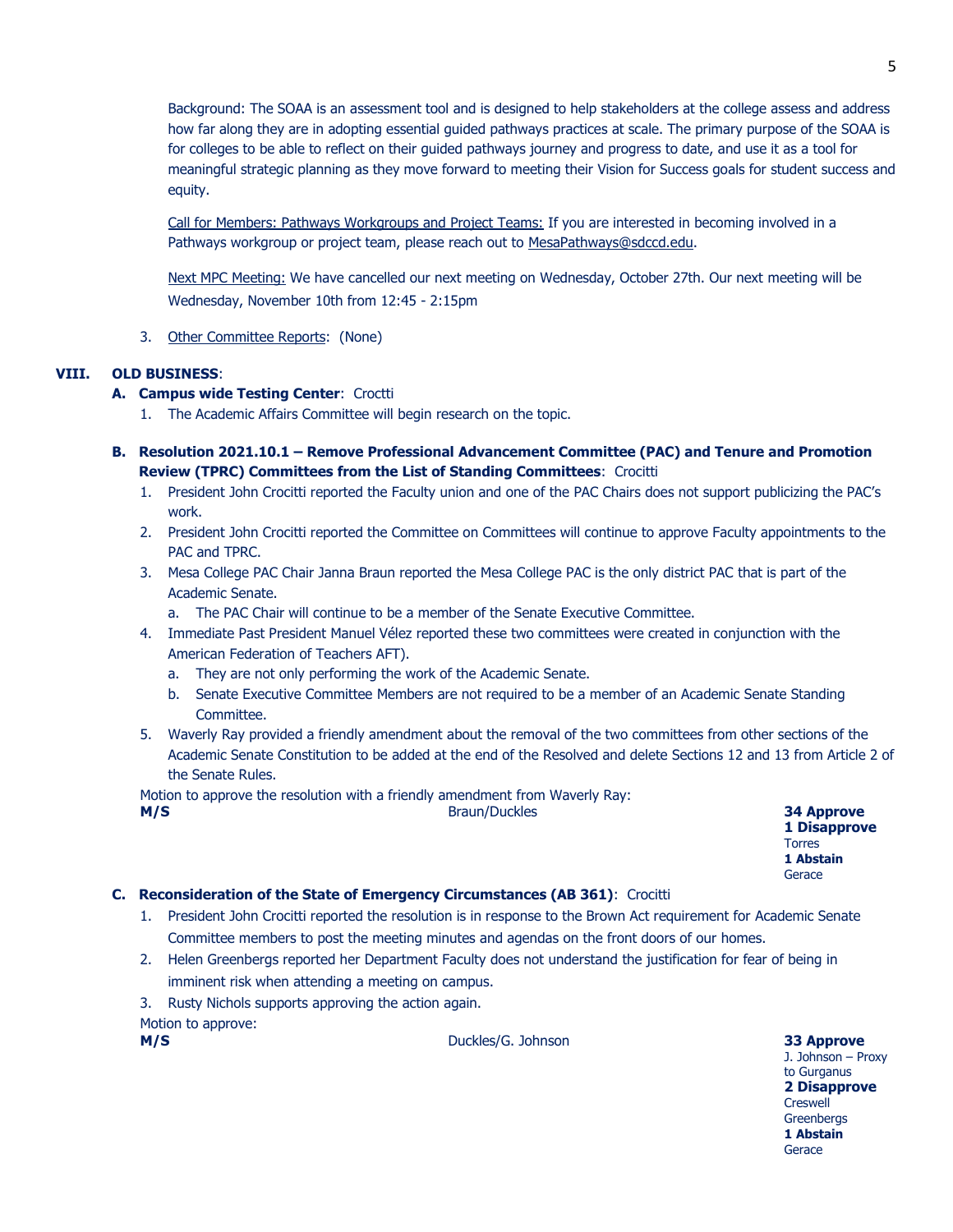#### **D. Sustainability Administrative Procedure:** Rodriguez

- 1 The procedure addresses the following:
	- a. Energy Efficiency and Conservation
	- b. Energy Independence
	- c. Building Operation for Energy Conservation
	- d. Sustainable Construction Practices
	- e. Physical Plant Management
	- f. Grounds and Landscape Management
	- g. Procurement
	- h. Food Service
	- i. Transportation
	- j. Environmental Justice
	- k. Educational Initiatives and Programs
	- l. Participation in Regional Climate Change Coordinating Efforts
	- m. Sustainable Integration across the Entire District
- 2. Michelle Rodriguez reported these items have been in existence in the district for many years in different locations.
	- a. We tried to bring everything together in one single document.
	- Motion to approve:

**M/S** Ray/Duckles **29 Approve** 

J. Johnson – Proxy to Gurganus **1 Abstain** Hoffman

#### **IX. NEW BUSINESS**:

#### **A. 2021 Guided Pathways Scale of Adoption Assessment(SOAA)** : Eskew As reported by Howard Eskew:

- 1. Mesa College will submit the 2021 Guided Pathways Scale of Adoption Assessment Chancellor's Office.
- 2. The Mesa Pathways workgroups and project teams have reviewed and updated this document and their changes are highlighted in blue.
- 3. Please send this through your individual constituency group's acceptance process
- 4. We are asking to be notified of acceptance by each constituency group by Tuesday, November  $9<sup>th</sup>$ .
- 5. This allows us to add this to the Tuesday, November 16th President's Cabinet agenda for its first reading.
- 6. Please notify myself or Marisa Alioto when this document have been accepted by your body.
- 7. Please let us know if you have any questions or concerns.
- 8. Thank you for your attention to this matter.

## **X. ROUND TABLE TOPIC**: None

#### **XI. SENATE EXECUTIVE OFFICER REPORTS**:

- **A. Vice President**. Sakeenah Gallardo
	- 1. We need Faculty Representatives for the Program Review Steering Committee and the Accreditation Committee. a. Please ask your Department Faculty to consider serving on these important committees.
- **B. Secretary**: Waverly Ray (No Report)
- **C. Treasurer:** Mary Gwin
	- 1. Academic Senate Scholarship:
		- a. The Senate Exec Committee voted to approve four (4) \$500.00 scholarships this year.
		- b. The Academic Senate did not award a scholarship last year.
		- c. We have over \$4,000.00 in our accounts and we have not paid for meetings refreshments since March 2020.
- **D. Senator at Large (1)**: Alison Gurganus (No Report)
- **E. Senator at Large (2)**: Pegah Motaleb (No Report)
- **F. Immediate Past President**: Manuel Velez (No Report)
- **G. President**: John Crocitti (No Report)